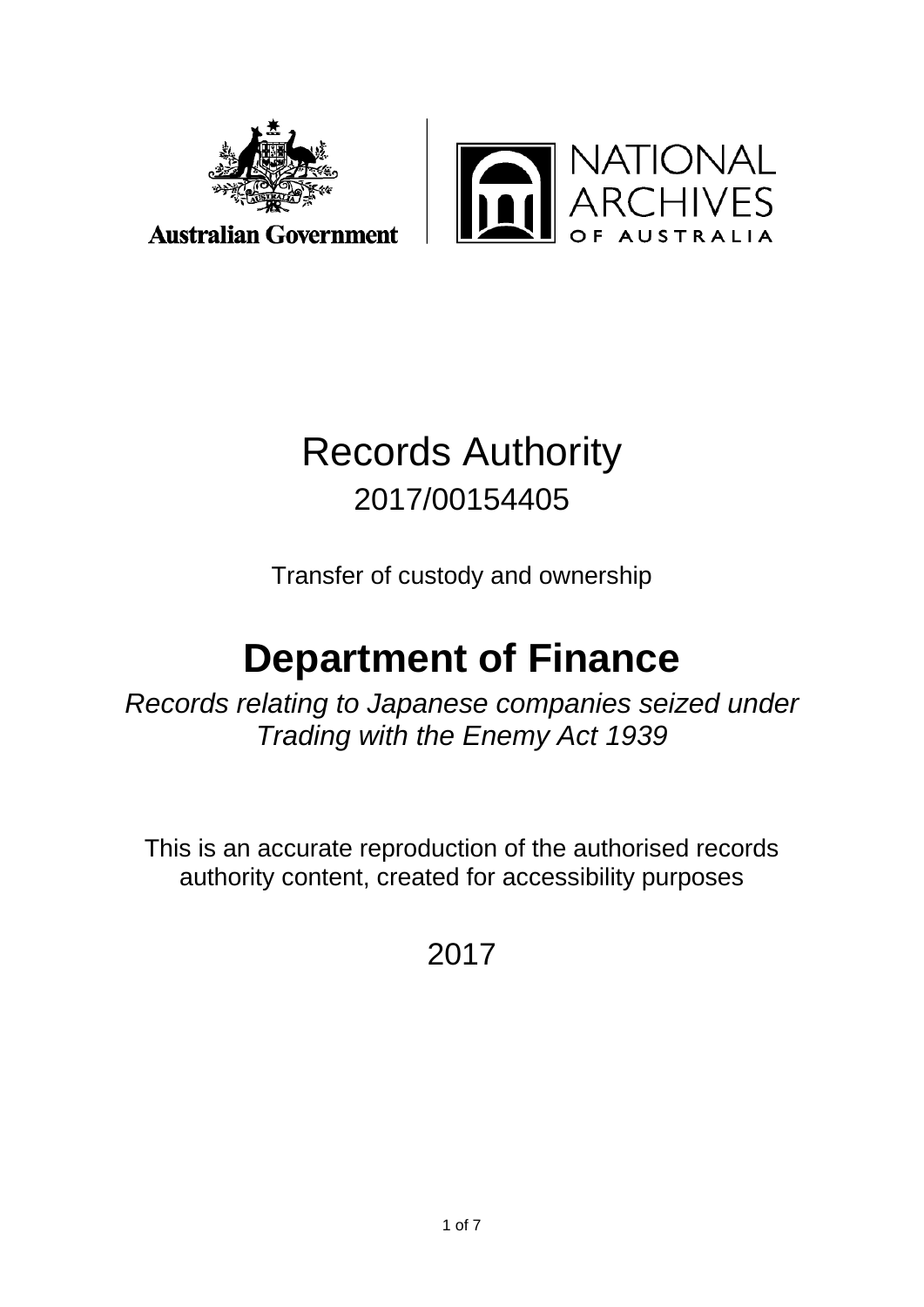

© Commonwealth of Australia (National Archives of Australia) 2017

#### **Copyright**

This product, excluding the National Archives of Australia logo, Commonwealth Coat of Arms or registered trademark, has been licensed under a Creative Commons Attribution-Non-Commercial (CC-BY-NC) Version 4.0 International Licence. You may share, copy, redistribute, remix, transform and build upon this work for non-commercial purposes only. However, you must attribute the National Archives of Australia as the copyright holder of the original work, include the attribution as set out below and indicate if changes were made. The full terms and conditions of this licence are available at [www.creativecommons.org.](http://www.creativecommons.org/)

#### **Attribution**

This records authority is licenced by the Commonwealth of Australia (National Archives of Australia) under a Creative Commons Attribution-Non-Commercial (CC-BY-NC) Version 4.0 International Licence. The original version can be found [on our website.](http://www.naa.gov.au/)

#### **Accessibility**

This is an accurate reproduction of the authorised records authority content, created for accessibility purposes.

#### **Contact Us**

Enquiries relating to copyright or accessibility should be made through the [Agency Service](http://reftracker.naa.gov.au/reft100.aspx?key=ASC)  [Centre.](http://reftracker.naa.gov.au/reft100.aspx?pmi=Y0muEYQ04w)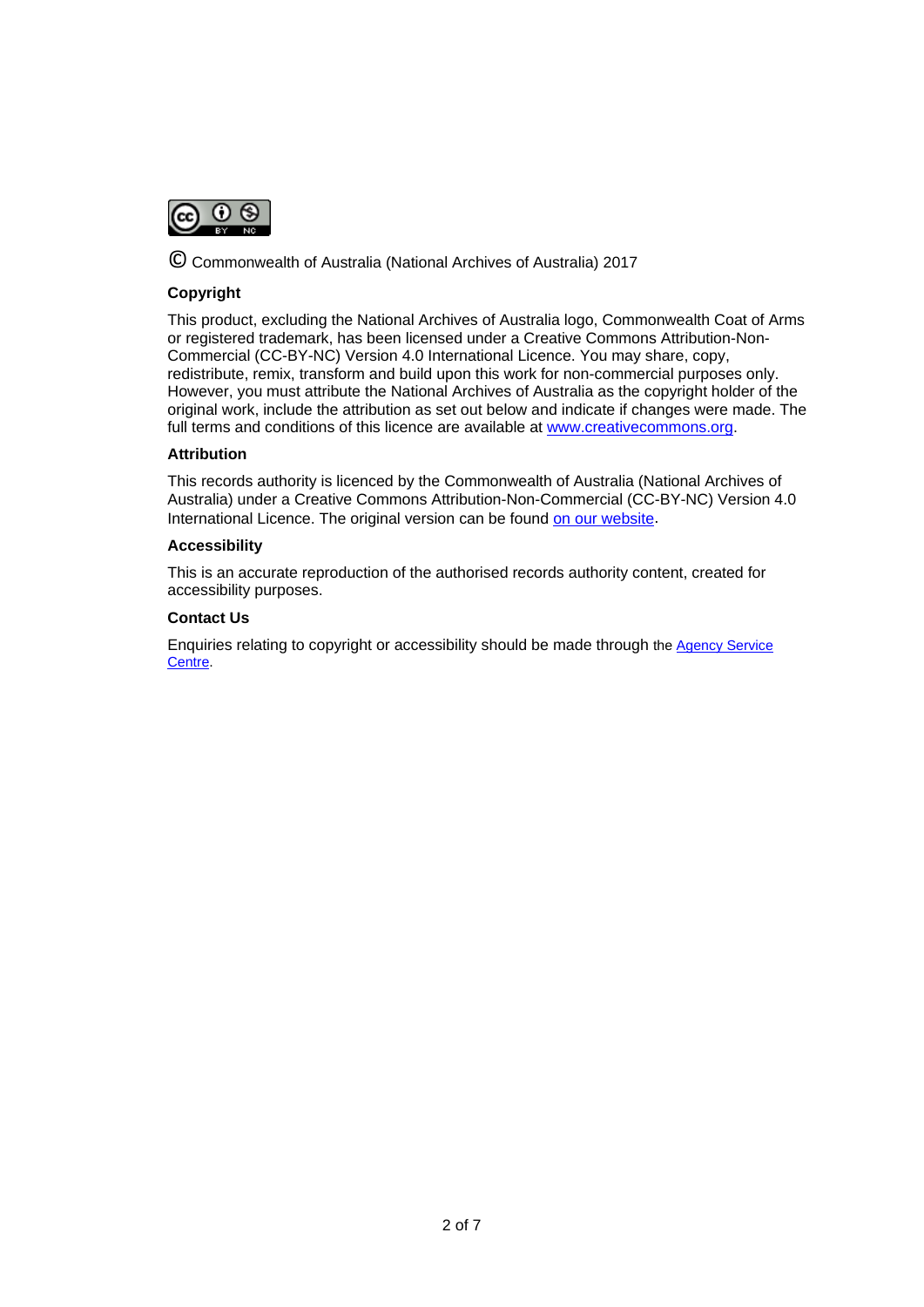## **CONTENTS**

| - 5 |
|-----|
|     |
|     |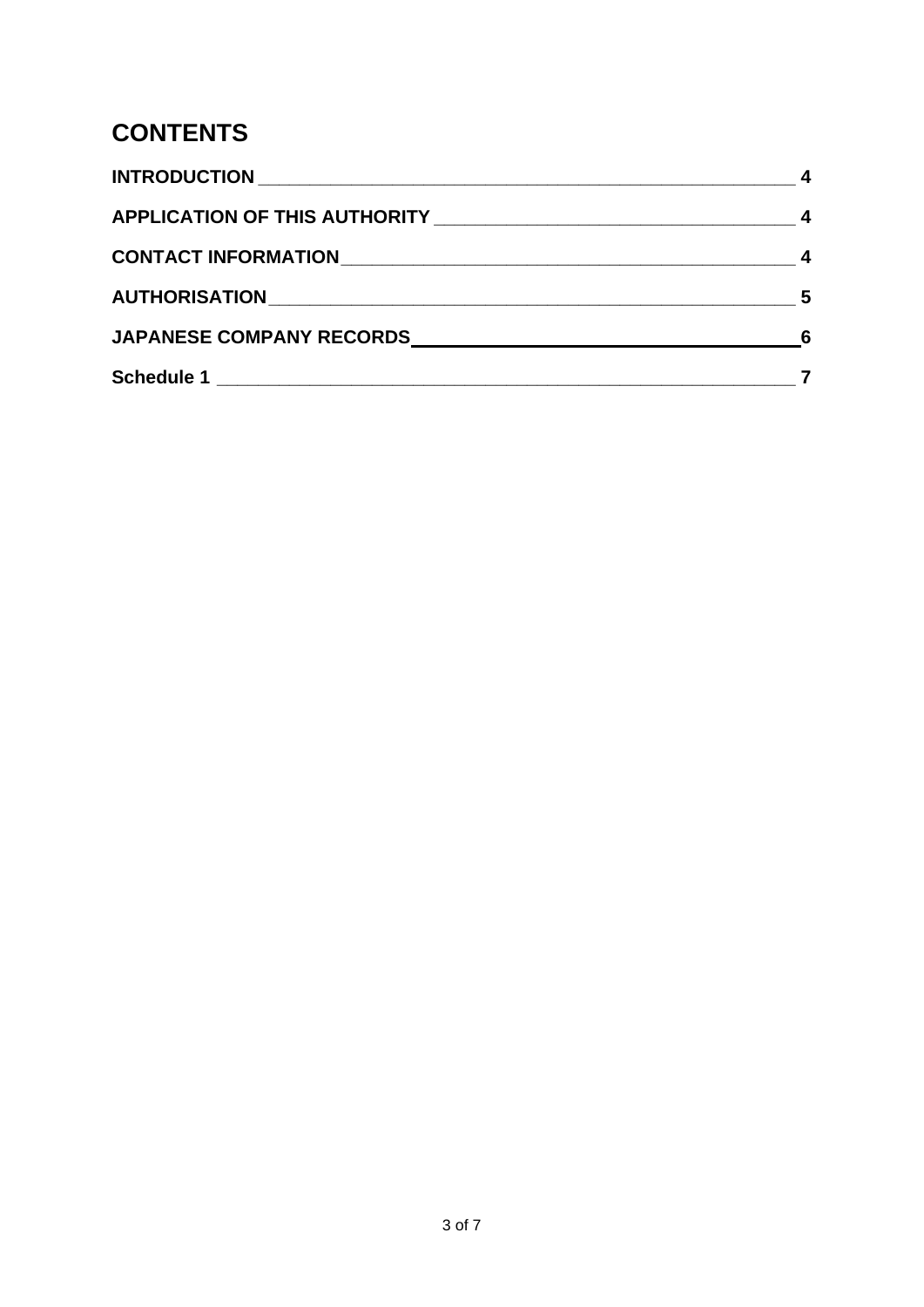#### <span id="page-3-0"></span>**INTRODUCTION**

This authority gives the Department of Finance permission under the *Archives Act 1983* to transfer the custody and ownership of specified Japanese company records seized during World War II to the National Archives of Japan. The records predominantly document business-related processes and personal records of employees of Japanese companies trading in Australia, dating from approximately1899 to 1941, and seized by the Australian Government in 1941 under the *Trading with the Enemy Act 1939*.

The records (as described in Schedule 1) have been evaluated by the National Archives of Australia and are not considered to be part of the archival resources of the Commonwealth as defined under section 3(2) of the *Archives Act 1983*. These records are historically significant to Japan.

<span id="page-3-1"></span>This records authority is issued with agreement from the Department of Finance.

## **APPLICATION OF THIS AUTHORITY**

- 1. This authority is to be used to determine the custody and ownership of Commonwealth records, covering records controlled by the Department of Finance and applies only to the records or classes of records described in Schedule 1.
- 2. The Department of Finance agrees that the National Archives of Australia will enter into agreements with the National Archives of Japan and make arrangements for the actual transfer of the records to the National Archives of Japan.
- 3. Any records that are not records created or owned by a Japanese Company at the time of their seizure by the Australian Government in 1941 and are inadvertently transferred to the National Archives of Japan remain the property of the Commonwealth and are to be returned to the National Archives of Australia.

#### <span id="page-3-2"></span>**CONTACT INFORMATION**

For assistance with this authority or for advice on other information management matters, please contact National Archives' [Agency Service Centre.](http://reftracker.naa.gov.au/reft100.aspx?key=ASC)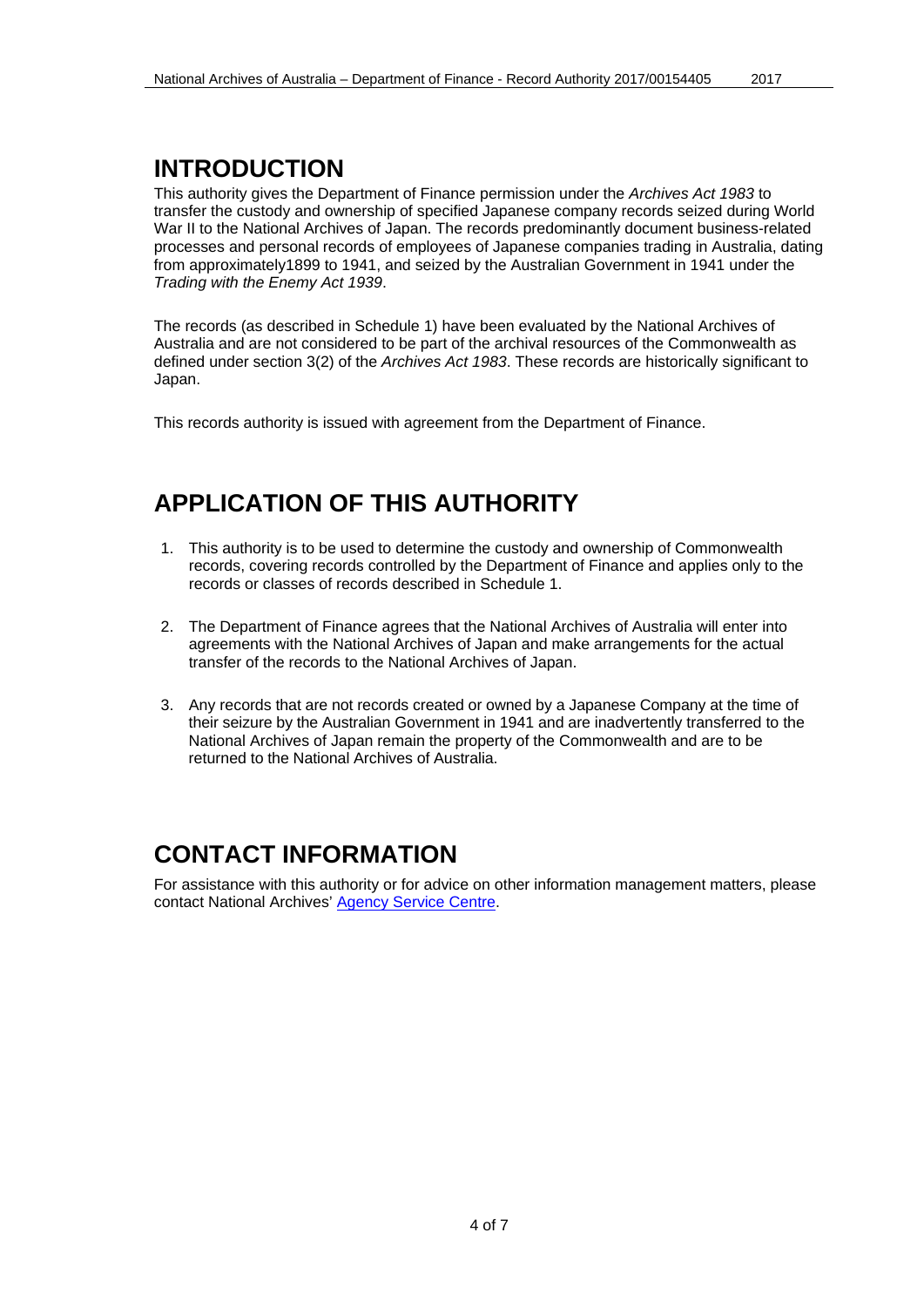## <span id="page-4-0"></span>**AUTHORISATION**

#### **RECORDS AUTHORITY 2017/00154405**

**Person to whom notice of authorisation is given:**

Ms Rosemary Huxtable, PSM **Secretary** Department of Finance

| <b>Purpose:</b>     | Authorises arrangements for the disposal of records in accordance<br>with Section 24(2)(b) of the Archives Act 1983.                                                                                                              |
|---------------------|-----------------------------------------------------------------------------------------------------------------------------------------------------------------------------------------------------------------------------------|
| <b>Application:</b> | Japanese company business records, being company-related material<br>and personal records of company employees seized by the Australian<br>Government in 1941 under the Trading with the Enemy Act 1939,<br>listed in Schedule 1. |

This authority gives permission for the transfer of custody and ownership of the records described. This authority will apply only with the consent of the agency currently responsible for the records described.

Authorising Officer **Date of issue:** 

27 April 2017

Anne Lyons Assistant Director- General National Archives of Australia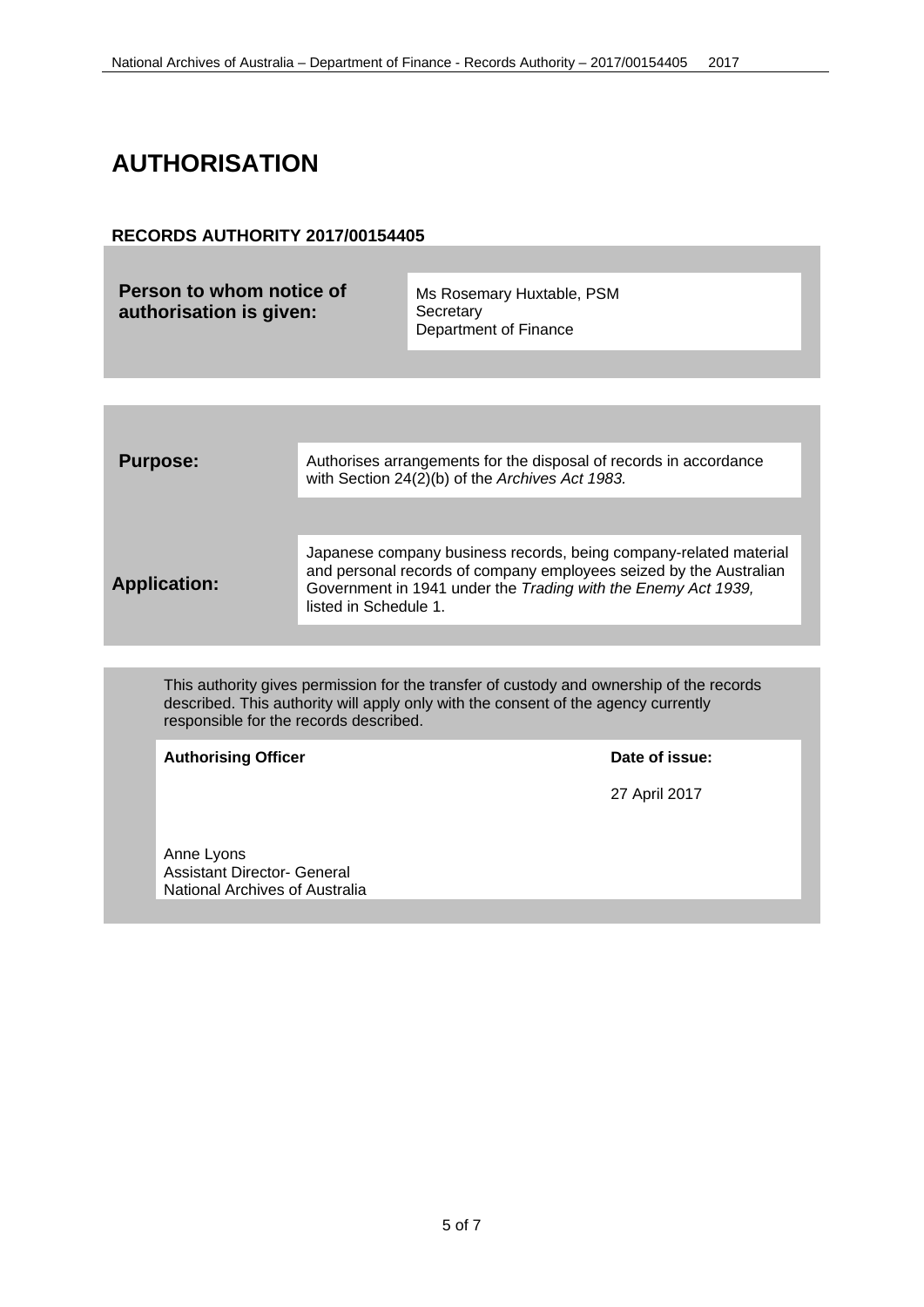## <span id="page-5-1"></span><span id="page-5-0"></span>**JAPANESE COMPANY RECORDS**

| <b>Class No</b> | <b>Description of records</b>                                                                                                                                                                                                                                                                              | <b>Disposal action</b>                                             |
|-----------------|------------------------------------------------------------------------------------------------------------------------------------------------------------------------------------------------------------------------------------------------------------------------------------------------------------|--------------------------------------------------------------------|
| 62310           | Records described in Schedule 1 that:<br>are records owned or created by Japanese companies<br>trading in Australia up to and including 1941, and<br>were seized by the Australian Government in 1941 under<br>the Trading with the Enemy Act 1939, and<br>are not archival resources of the Commonwealth. | Transfer custody and<br>ownership to National<br>Archives of Japan |